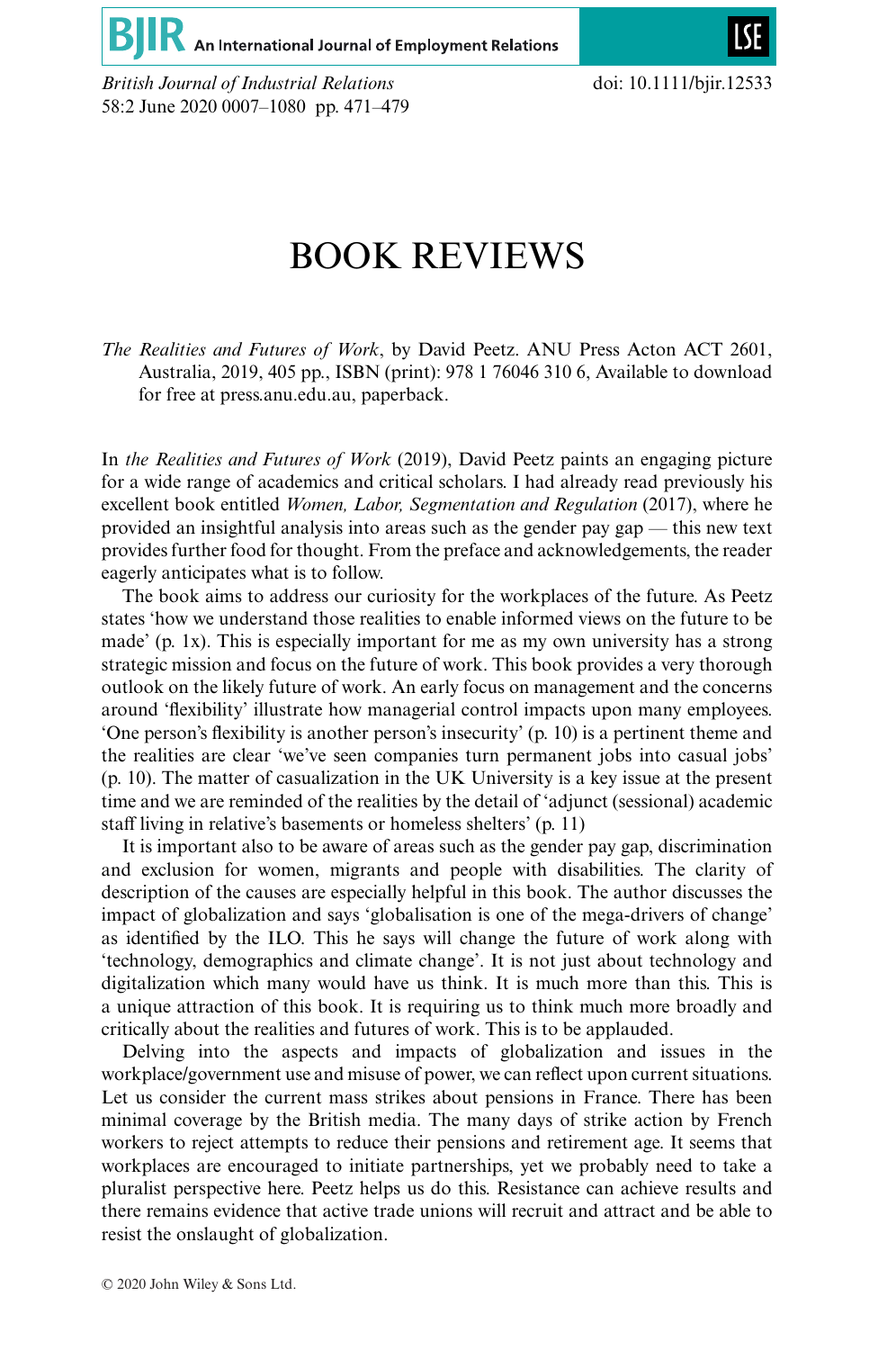#### 472 *British Journal of Industrial Relations*

This book addresses the question — how do we envision the future of work? Surely, we should be looking at new technology to provide some liberation and reduce our working hours? A nice idea but not the case unfortunately. To help us in considering this, Peetz (p. 64) provides an interesting analogy of modern literature to get us thinking and this is one of the most engaging and original parts of the text. We have the opportunity to reflect upon Orwell's 'Nineteen Eighty-Four', Attwood's 'The Handmaid's Tale' and Egger's 'The Circle'. By drawing upon the key themes in these classic sources (e.g. the powerful in all three books used hegemony to maintain control. In the first two books, the use of force is employed whereas in 'The Circle' hegemonic control is exerted without apparent force. This allows us to think of how 'social choices and social forces interact with technology and markets to produce possible futures of work' (p. 81).

I was particularly interested in Chapter 8 on 'Women and segmentation' where he starts with a description of the matchstick women's dispute and strike in 1888. He rightly identifies that a century later 'much has changed but some things remain the same' (p. 211). We can see this clearly particularly today in UK universities where staff are still fighting over equality and anti-casualization. These areas are all acknowledged as is the contemporary topic of 'intersectionality'. Reading this, I was reminded of the recent exciting text *Feminism for the 99%: A Manifesto* (Arruzza *et al.* 2019) where there is a critical reflection of the impacts and effects of neo-liberalism. The authors in this short book cover topics such as working class women, race, emotional labour, migrant rights and climate change which require us to consider broader issues and how they intersect. 'Feminism must be anti-capitalist, eco-socialist and anti -racist' (Arruzza *et al.* 2019). In *The Realities and Futures of Work* (2019), we can see how important it is to be clear about the relationship and links between various factors. I liked the author's conclusions about women fighting globally 'marches to boost carers wages' in New Zealand, to protest (against) President Trump in the USA or to support a living wage in a number of countries' (p. 243).

Right now, we are seeing women standing up and fighting against the oppression that impacts upon them. As Peetz says, 'Discrimination and harassment are not restricted to male-dominated work' and that 'in any workplace women might be subjected to harassment and discrimination and that is invariably due to the 'male dominated culture of the workplace especially if sanctioned by management' (p. 244). It is good to note the conclusion of this chapter, that is, there is clearly a future for women, but it is still likely to be men making the key decisions about what work looks like. I would like to hope this might be open for future work change but we must not forget that the system we operate in requires those who are disadvantaged by it must be prepared to challenge it.

This book could be usefully used in a variety of teaching courses. It could even provide a basis for a module on 'the Realities and Futures of Work'. It is very readable and quickly engages the reader. Don't miss out!

> DR. SUE ABBOTT *Newcastle University Business School*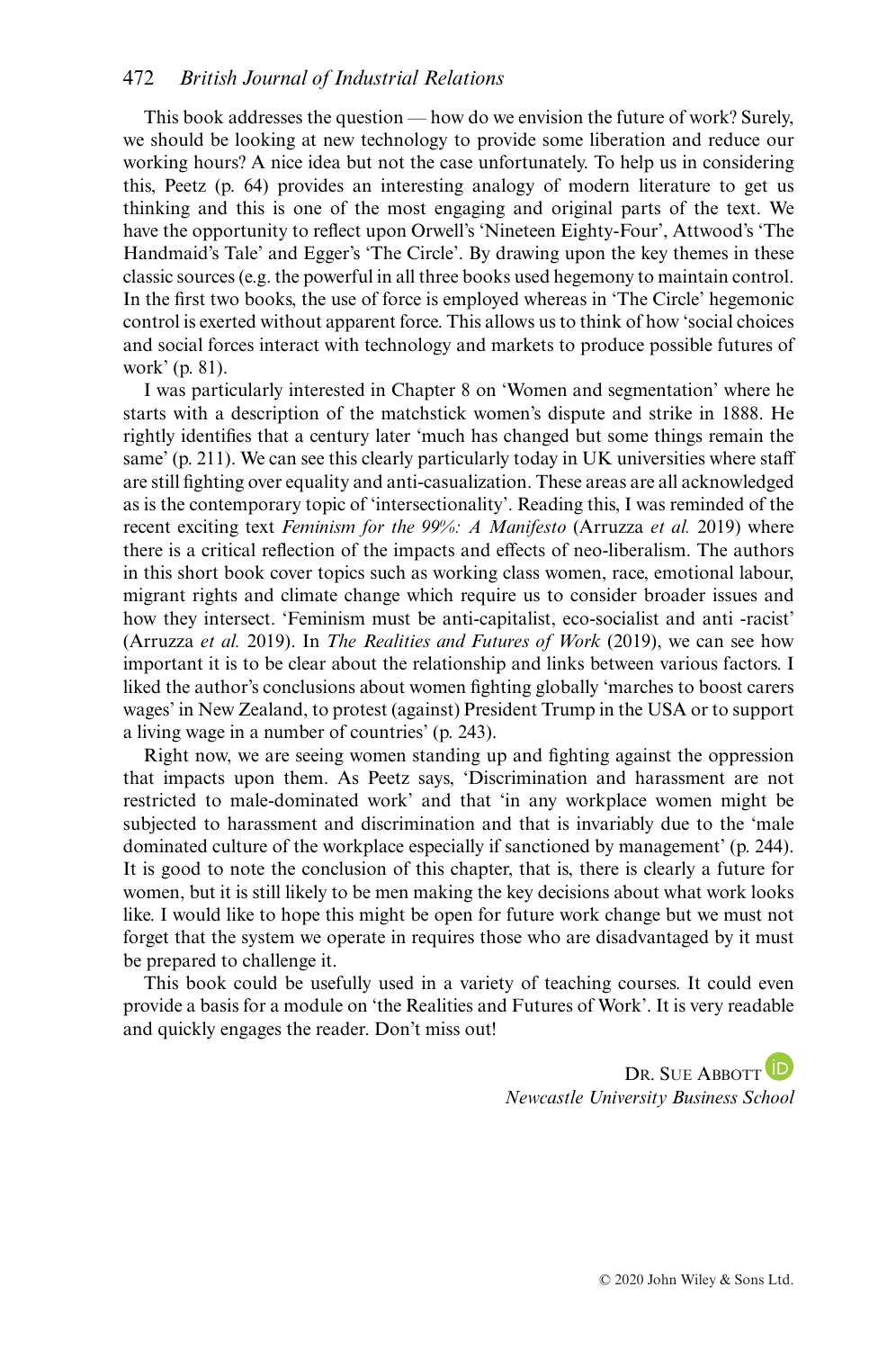*Self-Employment as Precarious Work: A European Perspective*, Edited by Wieteke Conen and Joop Schippers, 273 pp., ISBN: 978178811 502 5, Price £95

The aim of the book is to examine the extent and ways in which self-employment in Europe is associated with precariousness, particularly in relation to incomes, social benefits, regulatory protections and continuity of work. The editors, Wieteke Conen and Joop Schippers, emphasize that although it is widely acknowledged that selfemployed workers typically face greater social risks than employees, there is a relative lack of up-to-date evidence about how these risks vary between different groups of selfemployed workers and different contexts. They also emphasize that the number of selfemployed workers and the share of self-employment in total employment have grown in a number of European economies in recent years, a tendency that was intensified by the financial crisis of 2007 and its aftermath. Much of the 'new' self-employment is composed of own-account (or solo) self-employment and, as the editors note, questions have been asked about the extent to which self-employment is voluntarily entered into, how much of the new self-employment comprises dependent or false self-employment and the extent to which self-employment can be characterized as precarious employment. These are questions that, to different extents, are addressed throughout the book. The collection sets out to address two significant knowledge gaps. The first concerns the nature and quality of the work undertaken by selfemployed workers while the second concerns connections between precarious selfemployment, social security systems and labour market institutions.

The book comprises 13 chapters organized in three parts. The first part explores theoretical and contextual issues related to precariousness, social protection and poverty risks for self-employed persons once they reach old age. The second part comprises seven chapters. Five of these investigate self-employment and precarious work in a single European economy (the UK, Austria, Germany, Italy and Sweden), another compares self-employment in Germany and the Netherlands while the remaining chapter examines precariousness among older self-employed workers in 11 western European economies. All of the chapters are well written and present new and interesting research findings. A number of the chapters include statistical analyses of survey data and the methods and findings are clearly explained and presented. There is an emphasis on quantitative data throughout the book and with, the exception of Conen and Debets' chapter on solo self-employment in Germany and the Netherlands, which includes references to interview data, the voices of selfemployed workers are largely absent. Nevertheless, the contributors draw attention to a number of important issues. They highlight that self-employed workers are typically denied access to the social protections normally extended to employees and that access to pensions is a particular problem, with the result that self-employed workers may face a greater risk than employees of having a low income or experiencing poverty after they retire. The contributors also demonstrate that self-employed workers often face relatively high uncertainty about the continuity of their work. However, one of the most important contributions of the book is to draw attention to the diverse characteristics and circumstances of the self-employed. The heterogeneity of the selfemployed is a recurring theme throughout the book and a number of chapters compare self-employed workers with particular characteristics, for example Berwing, Isaak and Leicht's analysis of migrant and native self-employed workers in Germany and Jansen and Sluiter's investigation of self-employed workers in 'traditional' and 'professional' occupations.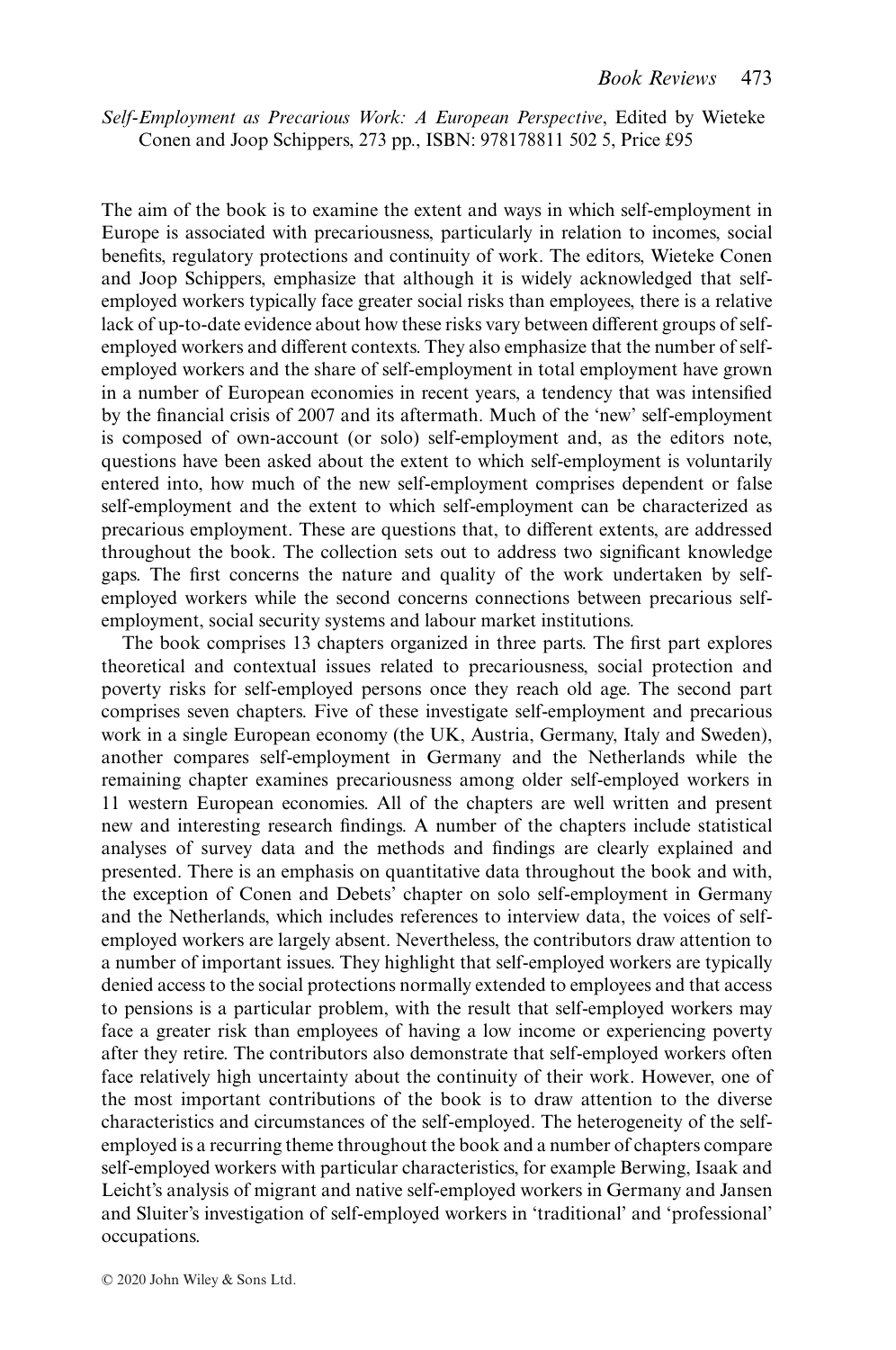## 474 *British Journal of Industrial Relations*

Although a number of chapters refer to dependent self-employment as an important risk faced by self-employed workers, this issue receives relatively little attention, although it does provide the focus for Anxo and Ericson's investigation of selfemployment in Sweden. Perhaps surprisingly, work in the platform economy also receives very little attention. It should also be noted that the 'European perspective' mentioned in the book's title is, in practice, restricted to western Europe, with Germany and the Netherlands arguably receiving a disproportionate amount of attention. Although this probably reflects the book's roots in a research project funded by the Hans-Böckler-Stiftung, given the book's stated aim of investigating 'the scale, nature and implications of self-employment as precarious work in Europe' (page 2), it is a pity that southern European economies receive relatively little attention (although one chapter, by Borghi and Murgia, focuses on independent professionals in Italy) whilst central and eastern European economies are barely mentioned.

These remarks notwithstanding, the book represents a very valuable contribution to the literature. In addition to expanding our knowledge of the circumstances faced by self-employed workers, it contains detailed information that will be of interest to researchers working on topics such as migration, poverty, pensions and the welfare state. The book's contributors provide important new insights into the challenges that self-employment poses for social protection, labour law, labour market inclusion and the representation of workers and a number of chapters (e.g. Buschoff's chapter on new self-employment and hybrid forms of employment) provide suggestions for how policy makers might address these challenges.

> **JASON HEYES** *Sheffield University Management School*

*Precarious Work: The Challenges for Labour Law in Europe*, edited by Jeff Kenner, Izabella Florczak Marta and Otto. Edward Elgar Publishing, Cheltenham, UK, Northampton, MA, USA, 2019, 264 pp., ISBN: 9781788973250, Price: £90.00, hardback

What constitutes precarious work? (p.xi) Ongoing academic and public policy debates focus on investigating and assessing precarious work, yet rarely is it clearly defined. The purpose of this book is to offer a comparative perspective of the legal and social policy challenges posed by precarious work. As such, the book proposes to investigate how precarious work is manifested in different national and European contexts and, most importantly, to highlight the challenges encountered by legislators when addressing the topic through EU labour regulation.

The concept of precarious work is fluid, attracting vivid interest in the recent years. While some scholars synonymize it to non-standard employment (NSER), emphasising the temporal element such contracts entail, others associate it with insecurity. Although certain that NSER and atypical contracts include contingent work conditions, precarious work has been recently permeating the arena of fulltime standard employment, thus, requiring re-conceptualization and further definition. Reflecting on this need, the book is divided into three main parts. The first part provides the theoretical foundations that frame precarious work and discusses the need for concrete definitions. The second part provides empirical evidence from different national contexts and EU labour regulations on precarious work forms, as well as how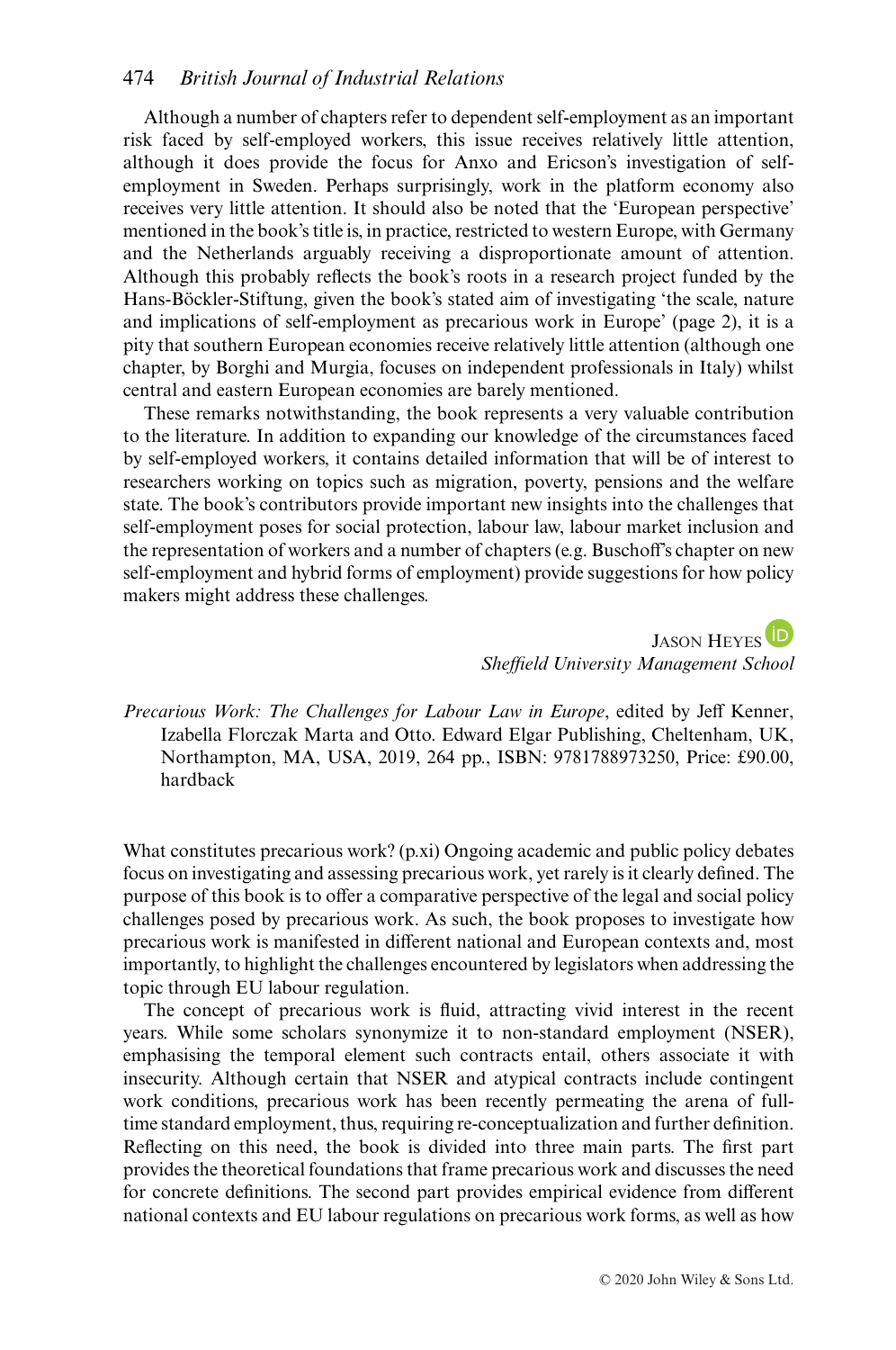these have been regulated more or less effectively. The final part is a distinctive section, concentrating on the gig economy, which is growing significantly and associated with precarious working conditions.

One of the strengths of the book is its impressive discussion about different definitions and key concepts. For example, Florczak and Otto (p.6) argue that legislation in the field is limited predominantly due to the lack of a legal definition of precarious work. One step earlier the authors emphasize the need to initially define atypical and non-standard employment and identify their problematic nature, thus, posing the question of what is atypical employment? Is it anything other than typical or standard? The authors then conclude that the essence of precarious work lies on the underpinned unbalanced relationship and subsequent asymmetrical power dynamics between employees and employers. With this asymmetry in mind, the authors distinguish between insiders (employees with secure working conditions) and outsiders, who constitute the precariat, that is employees lacking social protection and security, characterized by high vulnerability. Illegal work as a clear manifestation of precarious work does exist and is prevalent in different national contexts, even though legislators may have neglected it, or treated it as non-existent. Finally, solo self-employment but also bogus and false self-employment cover a large part of the book, and are further re-visited in the final part referring to gig economy, with the authors scrutinizing the extent to which these concepts (bogus/false self-employment and gig work) are in fact the same thing.

A number of implied individual and social costs related to precarious work are then presented. Social pollution (the generation of a surplus of precarious employees) produced by specific employers, deepening precarity, as part of a process weakening a number of employees' rights such as freedom of association, freedom of expression and freedom of access to tribunals through imposed fees, are hinders of descent employment. Finally, the authors emphasize the limitations and challenges these new precarious work forms pose to unionization and collective bargaining. Setting as an example gig workers or 'independent contractors', as consistently and intentionally being labelled, and the solo self-employed, the authors shed light on the obstacles associated with collective action and mobilization due to the isolation such work patterns pertain.

The final part sets a very successful overview of the growing gig economy. This part stands out by providing a concrete definition of the gig economy, exhibiting its difference to the platform economy. One step further, this part distinguishes between platform work via apps and via online platforms/crowdwork, giving a holistic overview of a very contemporary topic. Manifestation of how these forms contribute to precarious work conditions and examples of deteriorating working conditions of gig workers in Italy that triggered worker mobilization are presented. In the last chapter, Kennell emphasizes the need for a clear work identification of gig workers, intentionally labelled 'independent contractors' by platforms in an attempt to mitigate employment costs to workers and signify disengagement regarding employment responsibilities with the platform. These are very important debates, vital to be discussed in a book that addresses the concept of and legal framework on the gig economy.

Despite its merits, the book includes a number of weaknesses. The first is concerned with the terminology used. The authors, although insightfully acknowledging in the introductory chapter the complexity of the definition of precarious work (p.xi), use a range of terms without previously having clarified differences. Therefore, terms such as precarity, precariousness, precarisation, which refer to a wider notion, are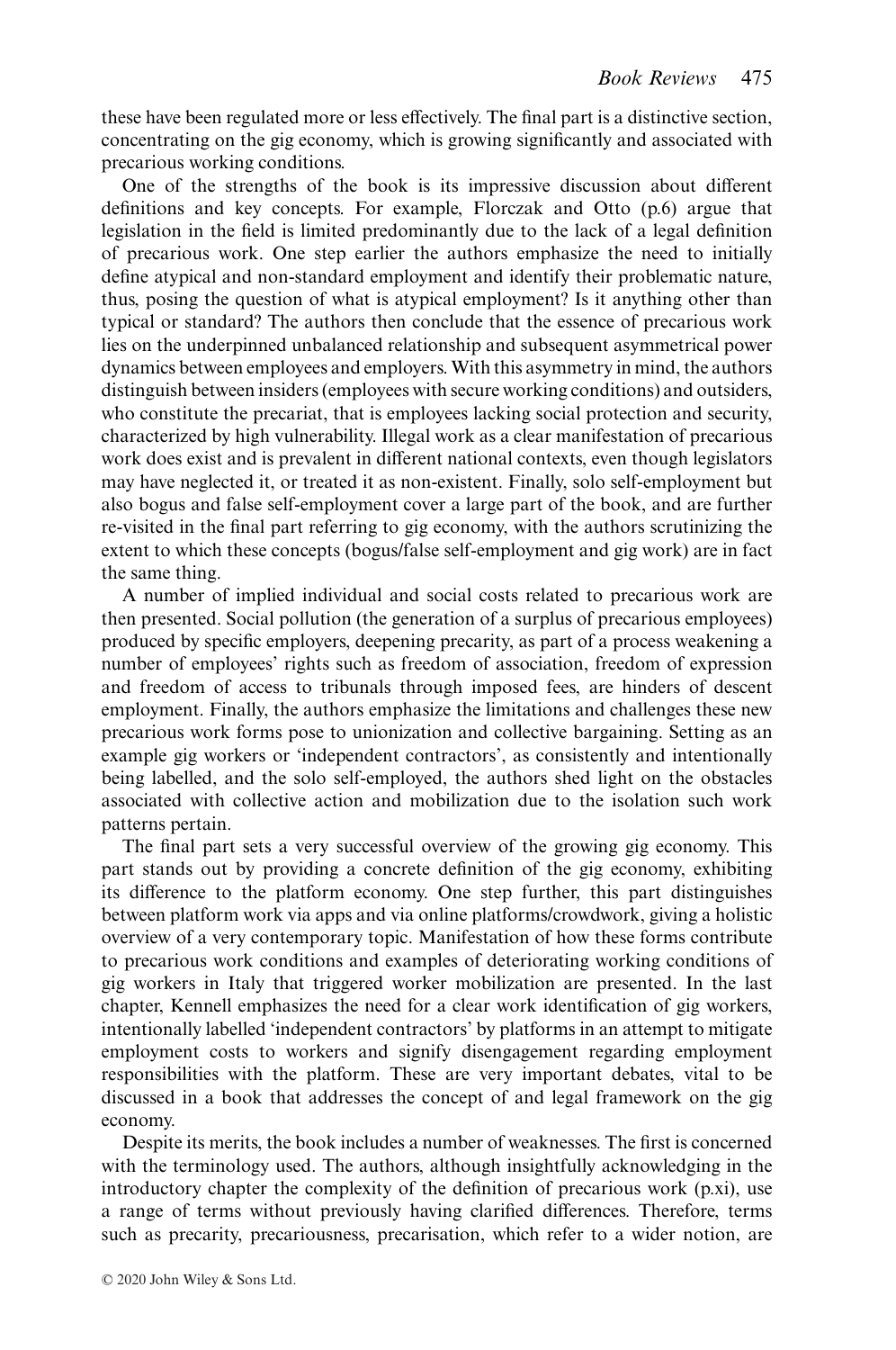used interchangeably to terms such as precarious work and working conditions and precarious employment, which are more specific (Alberti *et al.* 2018). As an example, precarisation is the process that leads to precarity, whereas precarity, the state of being precarious, as a wider concept is not only limited to precarious work but entails non-work aspects (Kalleberg and Vallas 2018). This is further suggested by Mangan (chapter 4, p.57), who associates deepening precarity to non-work aspects, yet not consistently used as such throughout the edited collection. Similarly, although authors in the introduction very insightfully argue that precarious work is beyond atypical employment and non-standard contractual agreements, a large part of the chapters on national contexts still concentrates on fixed-term contracts, agency work and part-time work providing some mundane evidence.

Another underdeveloped theme relates to methods of investigating precarious work and solutions suggested managing it. I Fabrellas (chapter 5) on Spain could potentially provide some quantitative evidence, however, the chapter has pertinent weaknesses. The main one has to do with the allocation of reforms to precarious and nonprecarious typologies, generating questions on the assumptions and criteria utilized for such allocation, as well as the extent to which such assumptions and criteria are unanimously accepted. Regarding solutions, Cammalleri (chapter 3) suggests an intriguing alternative, the imposition of a Pigouvian tax (SSFT) to employers who contribute to and generate precarious workers. The authors though offer limited implementation prospect as well as feasibility of such tax.

Written in an accessible language this book is well-structured, addressed to readers who wish to gain a good understanding of precarious work and associated legal challenges in different national contexts. As such it is very useful for policy makers both from a comparative and a national perspective. The book is also suitable for industrial relations, sociology of work and employment law scholars, who already have some prior understanding of precarity as a broader term and precarious work in particular. Most importantly, the book initiates a dynamic dialogue on the emergence of new working patterns that lead to precarity such as the gig economy. Its contribution lies to the generation of a dynamic discussion between readers, legislators, policy makers and scholars on new working patterns that can be introduced in the future, the changing concept of employer and challenges that will be encountered in the future of work.

IOULIA BESSA

### **References**

- Alberti, G., Bessa, I., Hardy, K., Trappmann, V. and Umney, C. (2018). 'In, against and beyond precarity: Work in insecure times.' *Work, Employment and Society*, 32 (3): 447–457.
- Kalleberg, A. L. and Vallas, S. (2018). 'Probing precarious work: Theory, research and politics.' *Research in the Sociology of Work*, 31: 1–30.
- *From Migrant to Worker: Global Unions and Temporary Labor Migration in Asia*, by M. Ford. Ithaca: Cornell University Press (ILR Press), 2019.

In the study of labour migration, Michelle Ford holds a central position, having contributed enormously to the study of migrant workers' exploitation as well as their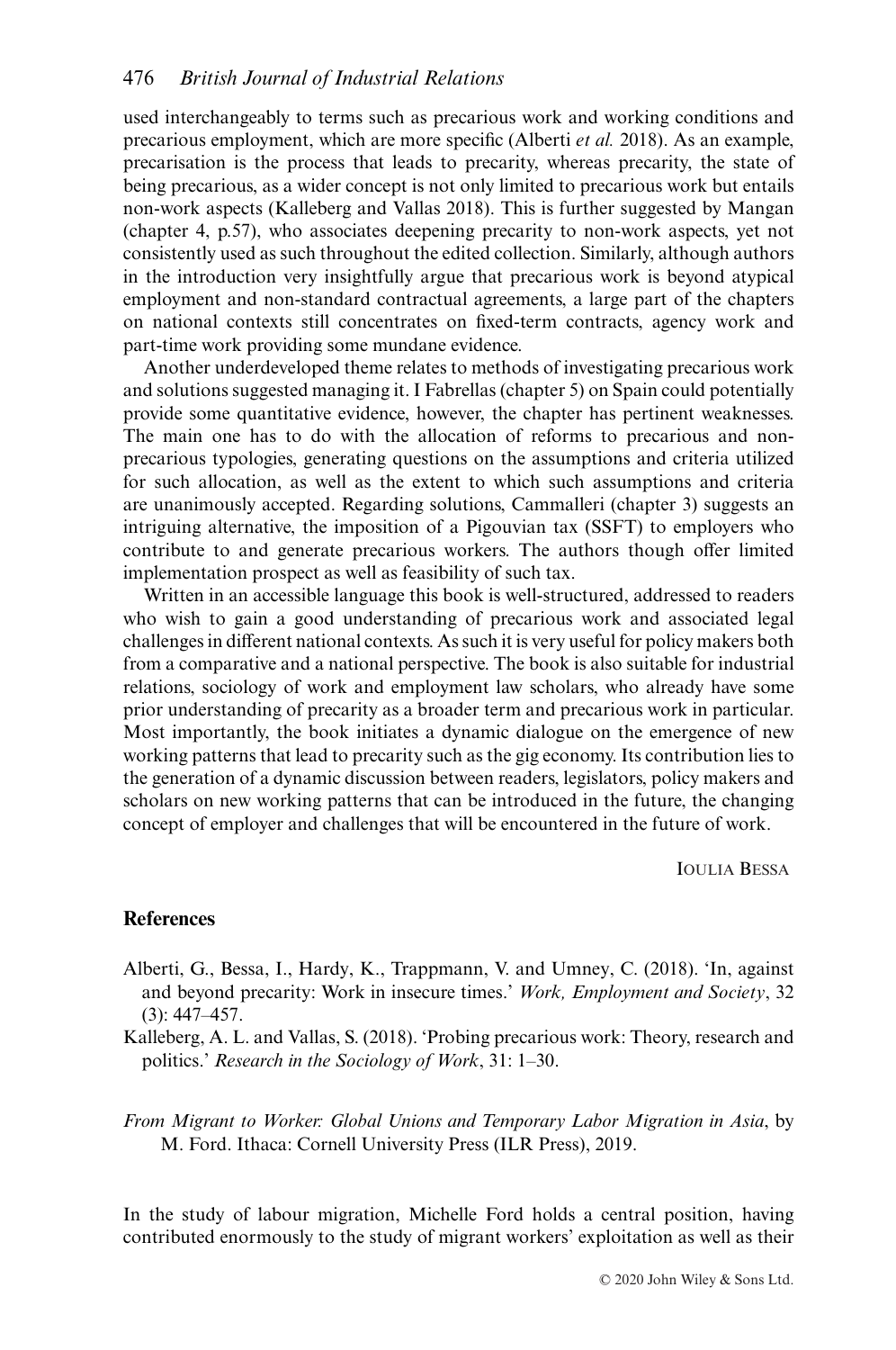agency and struggles throughout human supply chains. Her new book is the evolution of years-long scholarship, assembling the data and analysis of labour migration in a specific, under-investigated region of the global labour market — East Asia. Focusing on six destination countries for migrant workers, the book analyses the structural, institutional and socio-political conditions affecting local trends of agency, mobilization and their implications for migrant workers' rights.

The rich data presented in the book reveal the engagement of specific actors in the regulation of labour — various organs of the international labour movement thus adding an important supplement to labour's bookshelf. The immense work it is based on, some of it previously presented in the author's academic papers (e.g. Ford 2015; Ford and Gillan 2016), makes the book an essential accompaniment to labour regulation scholarship, but even more so for labour movement and labour migration research. In contexts where unions are considered to be marginal actors, Ford's book plays an important role in 'bringing unions back in', claiming that 'even where they are less active or less effective than other civil-society organizations — unions have a unique role to play in the protection of foreign workers' labour rights' (p. 3). Against the background of weak labour movements, the book's main purpose is to demonstrate the significance of 'international labour movement actors ... in changing the attitudes and behaviour of [local, national] unions toward migrant workers' (p. 13). It is argued that this influence has grown during the last decade, achieving significant success in changing East Asian labour migration regimes and advancing migrant workers' access to rights.

The first chapter of the book sets the background by presenting the institutional context, which serves as the foundation for the 'marginalization of temporary labour migrants' (p. 11). Though it occupies a relatively modest place in the chapter, the introduction of an employment relations perspective to the analysis of migrant workers' position is of crucial importance. The book further underscores the important roles of different 'new' actors (in the words of Bellemare 2000) such as nongovernmental organizations (NGOs) and various civil-society organizations, as part of its analysis of the socio-political 'structure of opportunities' that is open to migrant workers' voice and 'social citizenship' (Lillie 2016). This presentation lays the ground for 'the dominance of NGOs and faith-based organizations [which is] explained by the region's labour migration and employment relations regimes ... based on [harsh] government restrictions ... and [fairly low] union presence ...' (p. 41).

Chapter 2 therefore examines what seems to be the most important (local) actor in East Asian labour relations — NGOs and faith-based groups — which 'have no doubt been the champion of migrant labour rights...' (p. 42). Besides these local actors, it also takes a look at one of the main groups of workers this book (not always explicitly) focuses on — foreign domestic workers. The position of domestic work, which is excluded from normative employment protections in most cases in the book, seems to be a major hurdle for labour regulation and workers' access to rights. Nor does a very different picture emerge beyond the domestic sector, where despite different regulations, NGOs are still the main actors advocating for migrant workers, placing local unions in a dubious light.

Chapter 3 plunges deeper into the book's main focus, Global Union Federations (GUFs) and their contributions to migrant workers' inclusion. It identifies the numerous international actors active in East Asian countries, and how they go about promoting their agenda to '"globalize" industrial relations within their sectoral mandate' (p. 71). These actors serve as a channel not only of resources but also of a political agenda that flow from the global West/North (mainly north-western Europe)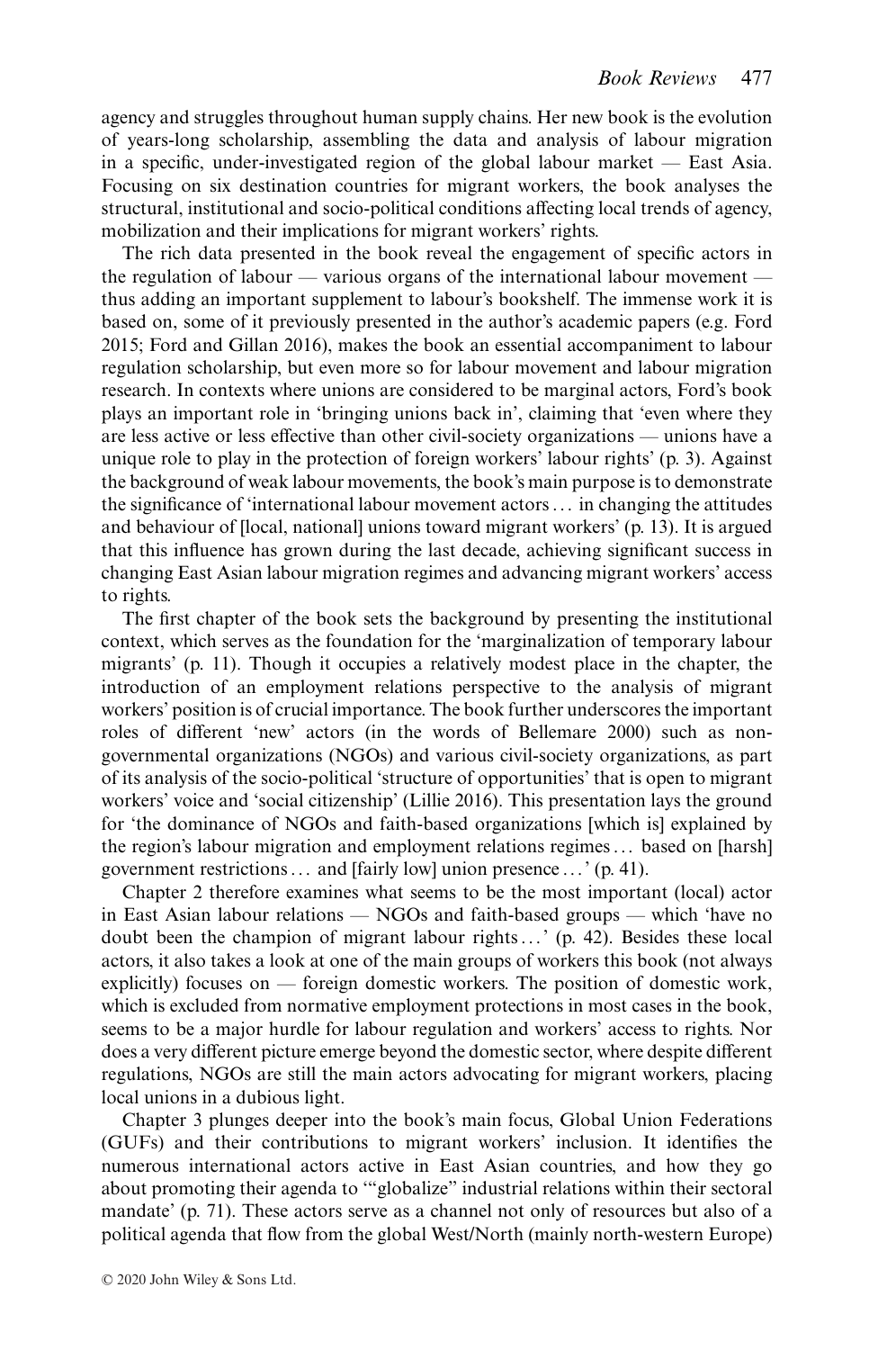to East Asia, as they provide financial support and training for local actors. It is noted that 'while the repertoires of action favoured in a particular country or region are influenced from above [the GUFs and their funding origins; A.S.B], they are also constrained from below by the opportunities and limitations imposed by local contexts' (p. 91).

Upon deeper analysis, the interaction between international and local actors is presented in Chapter 4 as taking the form of unidirectional and somewhat harmonious links between global and local agents. Collaborations demonstrate a variety of initiatives and innovative projects, and despite their focus on advocacy and servicing, they seem to be having an increasing impact on local migrant workers as they work to change state policies and regulations regarding labour migration and local unions' approach to migrant workers. The structure of economic interests of global actors reveals a scene of labour activism which is highly dependent on foreign resources, as the labour movements function more like networks of non-profit organizations than member-based organizations. As GUFs increasingly support local programs and initiatives for migrant workers, cooperation to varying degree between foreign and domestic actors seems to be the common pattern, while conflict arises only in the face of state-imposed limitations. Given traditions of colonial rule, ethnic tensions and global inequality, the cooperative reality this chapter describes is somewhat suspicious, pointing to a possible absence of critical perspective.

In Chapter 5, which concludes, the author delivers a qualitative assessment of GUFs' implications for local actors' orientation towards migrant workers and respective policies. The chapter demonstrates the intertwinement of local structures with international actors' efforts to promote regulative change for migrant workers, dividing the different cases into three 'clusters' according to the measure of influence: from minimal engagement, where labour migration is severely limited by state regulations and unions' exclusive traditions, to substantial progress where (comparatively) open migration regimes and receptive unions have allowed for the influential inclusion of migrant workers into the local economy and society. Despite the importance of qualitative assessment, quantitative analysis is largely missing, hinting at what the author only briefly mentions in the conclusion, that '[regarding the direct] influence [on] the lived experience of migrant workers — the impact of international labour movement actors remains modest' (p. 157).

As the book provides some novel data and analysis, some concluding remarks are due, emphasizing its many strengths (and few weaknesses). The book does a great service to labour migration scholarship by emphasizing the role of migration regimes  $-$  official as well as unofficial  $-$  in the integration of migrant workers and their socioeconomic inclusion. As previously noted by Piore (1979), it stresses the place of immigration policy as actual labour market policy by underscoring the roles of limitations on migration upon migrant workers' rights, positioning the state at the centre of struggles for rights. This provides an additional explanation for the centrality of advocacy and services (not organizing); but as these are the most relevant strategies for migrant workers, they also seem susceptible to erosion without the sustainable structure to back them up.

The comparative account of GUFs as central actors in regulating the human supply chain is another major contribution of the book. It sheds light on significant changes that have occurred, improving migrant workers' protections, coverage by collective agreements and basic human rights; despite their limited scope, these are systemic changes that signal a general trend and the sustained effects of GUFs. In this respect, it is crucial to further analyse the different channels for GUFs' agency in East Asia. While